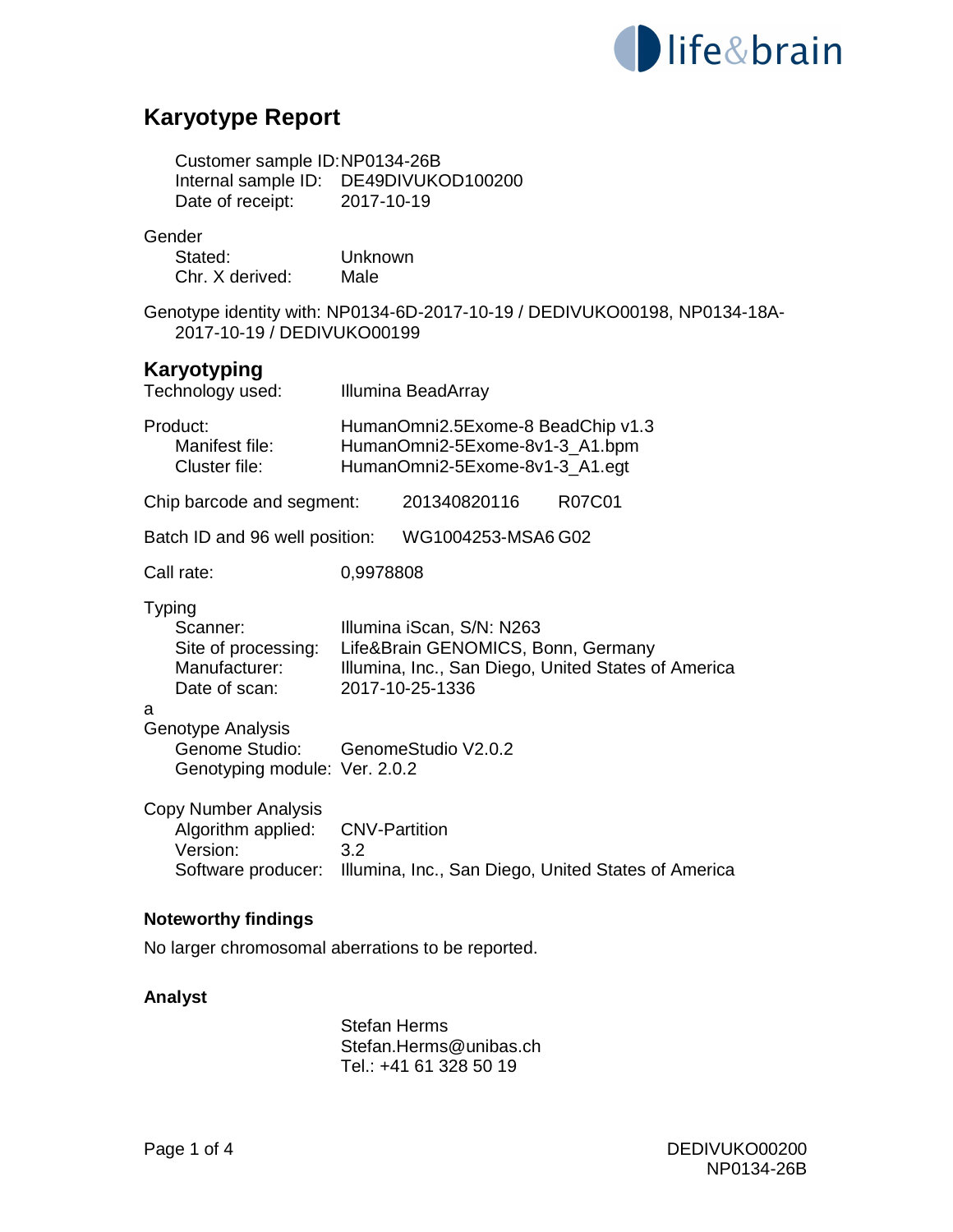

#### **Control Dashboard**

| Sample_ID /<br>Sentrix Label           | Category                       | Control                               | <b>Section 1 X</b> | <b>Section 1 Y</b> | <b>State</b> |  |
|----------------------------------------|--------------------------------|---------------------------------------|--------------------|--------------------|--------------|--|
|                                        |                                | (BeadType)                            |                    |                    |              |  |
| DEDIVUKO00200 /<br>201340820116_R07C01 | Staining                       | DNP (High)<br>(27630314)              | 30292              | 131                | OK/OK        |  |
| DEDIVUKO00200 /<br>201340820116_R07C01 | Staining                       | $\overline{DNP}$ (Bgnd)<br>(29619375) | 429                | 623                | OK/OK        |  |
| DEDIVUKO00200 /                        |                                |                                       |                    |                    |              |  |
| 201340820116_R07C01                    | Staining                       | Biotin (High)<br>(41666334)           | 419                | 19566              | OK/OK        |  |
| DEDIVUKO00200 /<br>201340820116 R07C01 | Staining                       | Biotin (Bgnd)<br>(34648333)           | 306                | 83                 | OK/OK        |  |
| DEDIVUKO00200 /                        | Extension                      | Extension (A)                         | 31932              | 482                | OK/OK        |  |
| 201340820116_R07C01                    |                                | (17616306)                            |                    |                    |              |  |
| DEDIVUKO00200 /<br>201340820116_R07C01 | Extension                      | Extension (T)<br>(14607337)           | 33290              | 395                | OK/OK        |  |
| DEDIVUKO00200 /<br>201340820116_R07C01 | Extension                      | Extension (C)<br>(12613307)           | 1283               | 23250              | OK/OK        |  |
| DEDIVUKO00200 /                        | Extension                      | Extension (G)                         | 1594               | 21741              | OK/OK        |  |
| 201340820116_R07C01                    |                                | (11603365)                            |                    |                    |              |  |
| DEDIVUKO00200 /<br>201340820116 R07C01 | Target<br>Removal              | <b>Target Removal</b><br>(31623323)   | 865                | 197                | OK/OK        |  |
| DEDIVUKO00200 /                        | Hybridization                  | $\overline{Hyb}$ (High)               | 1728               | 22073              | OK/OK        |  |
| 201340820116_R07C01                    |                                | (19612319)                            |                    |                    |              |  |
| DEDIVUKO00200 /<br>201340820116_R07C01 | Hybridization                  | Hyb (Medium)<br>(20636378)            | 564                | 14108              | OK/OK        |  |
| DEDIVUKO00200 /<br>201340820116 R07C01 | Hybridization                  | Hyb (Low)<br>(23617335)               | 1320               | 4335               | OK/OK        |  |
| DEDIVUKO00200 /                        | Stringency                     | String (PM)                           | 22799              | 701                | OK/OK        |  |
| 201340820116_R07C01                    |                                | (32629312)                            |                    |                    |              |  |
| DEDIVUKO00200 /<br>201340820116_R07C01 | Stringency                     | String (MM)<br>(33668307)             | 5865               | 583                | OK/OK        |  |
| DEDIVUKO00200 /<br>201340820116_R07C01 | Non-Specific<br><b>Binding</b> | NSB (Bgnd)<br>(26619332)              | 440                | 259                | OK/OK        |  |
| DEDIVUKO00200 /                        | Non-Specific                   | NSB (Bgnd)                            |                    |                    |              |  |
| 201340820116_R07C01                    | Binding                        | (27624356)                            | 407                | 189                | OK/OK        |  |
| DEDIVUKO00200 /                        | Non-Specific                   | NSB (Bgnd)                            | 415                | 377                | OK/OK        |  |
| 201340820116_R07C01                    | <b>Binding</b>                 | (25617343)                            |                    |                    |              |  |
| DEDIVUKO00200 /<br>201340820116_R07C01 | Non-Specific<br><b>Binding</b> | NSB (Bgnd)<br>(24616350)              | 427                | 297                | OK/OK        |  |
| DEDIVUKO00200 /                        | Non-                           | NP(A)                                 |                    |                    |              |  |
| 201340820116_R07C01                    | Polymorphic                    | (34633358)                            | 12096              | 622                | OK/OK        |  |
| DEDIVUKO00200 /<br>201340820116_R07C01 | Non-<br>Polymorphic            | NP(T)<br>(16648324)                   | 14384              | 367                | OK/OK        |  |
| DEDIVUKO00200 /                        | Non-                           | NP(C)                                 |                    |                    |              |  |
| 201340820116_R07C01                    | Polymorphic                    | (43641328)                            | 686                | 12935              | OK/OK        |  |
| DEDIVUKO00200 /                        | Non-                           | NP(G)                                 |                    |                    |              |  |
| 201340820116_R07C01                    | Polymorphic                    | (13642359)                            | 759                | 11350              | OK/OK        |  |
| DEDIVUKO00200 /                        |                                | Restore                               |                    |                    | OK/OK        |  |
| 201340820116_R07C01                    | Restoration                    | (28637363)                            | 370                | 464                |              |  |

All "Notable" tagged probes are within specs. The karyogram can be evaluated.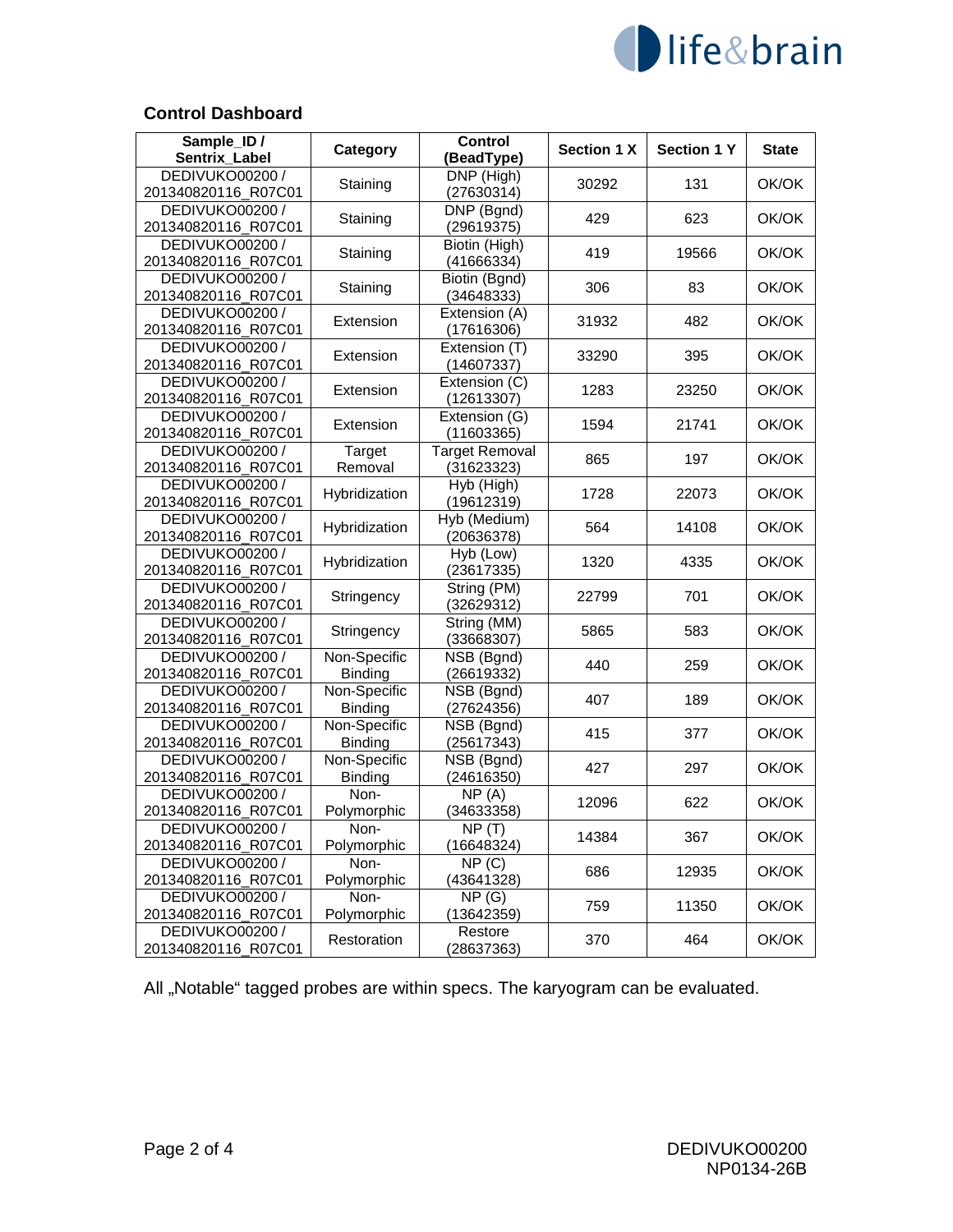

B Allele Freq

Log R Ratio

# **Karyogram**

|                      | 1,00                    | (1 pxF<br>GΙ<br>[31]<br>iampies<br>dedi<br>vukoUUZUU<br>-버 |
|----------------------|-------------------------|------------------------------------------------------------|
|                      |                         |                                                            |
|                      | 0,75                    |                                                            |
| Allele Freq          | $_{0,50}$               |                                                            |
| œ                    | 0,25                    |                                                            |
|                      | 0,00                    |                                                            |
|                      | 2,00                    | GT<br>dedivukoUUZUU<br>[31]<br>88.<br>(1 pxl<br>Samples    |
|                      | 1,00                    |                                                            |
|                      | 0,00                    |                                                            |
| Log R Ratio          | $-1,00$                 |                                                            |
|                      |                         |                                                            |
|                      | $-2,00$<br>1            |                                                            |
|                      |                         |                                                            |
|                      | 1,00                    |                                                            |
|                      | 0,75                    |                                                            |
| <b>BAllele Fren</b>  | 0,50                    |                                                            |
|                      | 0,25                    |                                                            |
|                      | 0,00                    | GI<br>Samples<br>ikoUUZUU<br> 31<br>dedivt                 |
|                      | 2,00                    |                                                            |
|                      | 1,00                    |                                                            |
| Log R Ratio          | 0,00                    |                                                            |
|                      | $-1,00$                 |                                                            |
|                      | $-2,00$                 |                                                            |
|                      | $\overline{\mathbf{c}}$ |                                                            |
|                      | 1,00                    | 31 J                                                       |
|                      | 0,75                    |                                                            |
| B Allele Freq        | 0,50                    |                                                            |
|                      | 0,25                    |                                                            |
|                      | 0,00                    |                                                            |
|                      | 2,00                    | 511.<br>dedivukoUUZUU<br>Б<br>Samples                      |
|                      |                         |                                                            |
| Log R Ratio          | 1,00                    |                                                            |
|                      | 0,00                    |                                                            |
|                      | $-1,00$                 |                                                            |
|                      | $-2,00$<br>3            |                                                            |
|                      |                         | dedr<br>mples<br>51                                        |
|                      | 1,00                    |                                                            |
|                      | 0,75                    |                                                            |
| <b>B Allele</b> Freq | 0,50                    |                                                            |
|                      | 0,25                    |                                                            |
|                      | 0,00                    | 2UU                                                        |
|                      | 2,00                    | ukoUU.<br>[31]<br>dediv<br>lles                            |
| Log R Ratio          | 1,00                    |                                                            |
|                      | 0,00                    |                                                            |
|                      | 1,00                    |                                                            |
|                      | $-2,00$                 |                                                            |
|                      | 4                       |                                                            |
|                      | 1,00                    |                                                            |
|                      | 0,75                    |                                                            |
|                      | 0,50                    |                                                            |
| <b>BAllele</b>       | 0,25                    |                                                            |
|                      | 0,00                    |                                                            |
|                      | 2,00                    | [3]<br>I<br>iamples<br>dedivukoUU2UU                       |
|                      | 1,00                    |                                                            |
| Log R Ratii          | 0,00                    |                                                            |
|                      | -1,00                   |                                                            |
|                      | $-2,00$                 |                                                            |
|                      | 5                       |                                                            |
|                      | 1,00                    | GI<br>dedivukoUUZUU.<br>samples                            |
|                      |                         |                                                            |
| E<br>Freq            | 0,75                    |                                                            |
|                      | 0,50                    |                                                            |
| ≅<br>⊡               | 0,25                    |                                                            |
|                      | 0,00                    | Samples<br>dedivukoUU2UU<br>GΙ                             |
|                      | 2,00                    |                                                            |
| Log R Ratio          | 1,00                    |                                                            |
|                      | 0,00                    |                                                            |
|                      | $-1,00$                 |                                                            |
|                      | $-2,00$                 |                                                            |
|                      | 6                       | GΙ<br>de                                                   |
|                      | 1,00                    |                                                            |
|                      | 0,75                    |                                                            |
| <b>BAllele</b> Freq  | 0,50                    |                                                            |
|                      | 0,25                    |                                                            |
|                      | 0,00                    |                                                            |
|                      | 2,00                    | Samı<br>rukoLll<br>dede<br>oles                            |
|                      | 1,00                    |                                                            |
| -oq R Ratio          | 0,00                    |                                                            |
|                      | 1,00                    |                                                            |
|                      | 2,00                    |                                                            |
|                      |                         |                                                            |







Sa